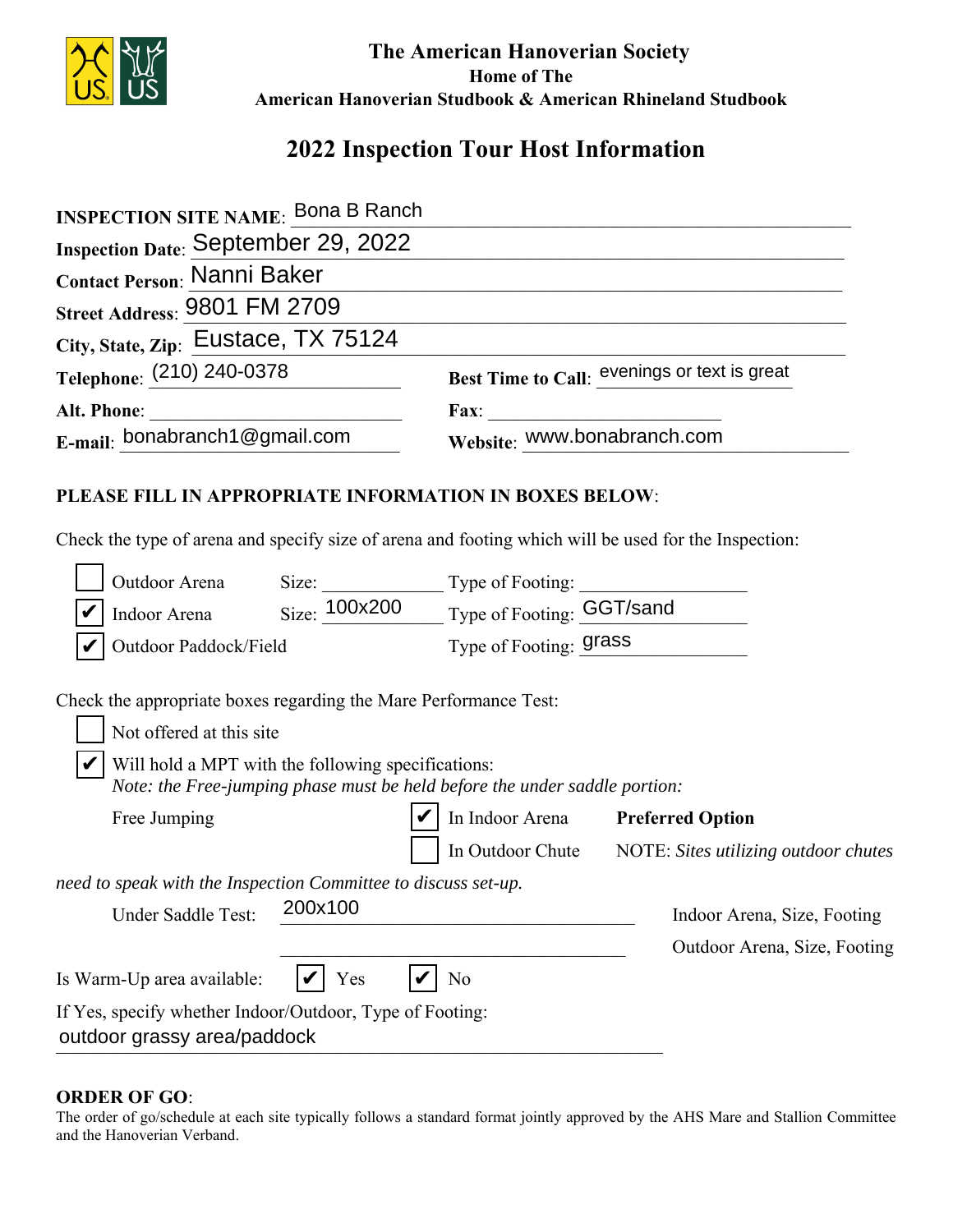- Registration
- Mare Performance Test Free Jumping
- Inspection of non-Hanoverian Mares
- Under saddle portion of the MPT
- Inspection of Hanoverian Mares
- Foal Presentations
- Futurity Classes

**TIME SCHEDULE:** *Note: The time schedule may be revised closer to the inspection date by the Site Host and the AHS Inspection Committee based upon site entries (number of horses) and the finalized travel schedule.* 

| Earliest Day/Arrival Time: 3pm on 28 September 2022                                                                                                                                                                                                  |  |  |
|------------------------------------------------------------------------------------------------------------------------------------------------------------------------------------------------------------------------------------------------------|--|--|
| Registration Estimated Start Time: 7:30am                                                                                                                                                                                                            |  |  |
| Inspection Estimated Start Time: 8:00                                                                                                                                                                                                                |  |  |
| Other Schedule Notes:<br><u> 1980 - Johann Barbara, martin amerikan ba</u>                                                                                                                                                                           |  |  |
| <b>HOST SITE DETAILS:</b><br><b>Stabling/Veterinarian/Fee Policy</b><br>Will Stabling be Available?<br>Yes<br>N <sub>o</sub><br>$ {\boldsymbol \nu} _{{\rm Yes}}$<br>$\overline{\rm N}$<br>If yes, please answer the following: Is Stabling Limited? |  |  |
| Type of Stalls Available: 12x16(6stalls) and 12x12(10 stalls)                                                                                                                                                                                        |  |  |
| $\frac{50}{2}$ / per stall per night<br>Cost, if applicable:                                                                                                                                                                                         |  |  |
| $\frac{40}{1}$<br>for the day                                                                                                                                                                                                                        |  |  |
| $\int$ 40, no tying to trailer<br>Grounds Fee if applicable                                                                                                                                                                                          |  |  |
| No Charge for Stabling                                                                                                                                                                                                                               |  |  |
| $  \mathbf{v}  $ per horse OR<br>Grounds Fee is<br>per owner OR<br>per trailer<br>no grounds fee                                                                                                                                                     |  |  |
| Number of Stalls Available:                                                                                                                                                                                                                          |  |  |
| 16<br>(number) permanent stalls available on grounds                                                                                                                                                                                                 |  |  |
| (number) temporary stalls available on grounds                                                                                                                                                                                                       |  |  |
| (number) of permanent stalls available miles from site                                                                                                                                                                                               |  |  |
| (number) of temporary stalls available _____ miles from site.                                                                                                                                                                                        |  |  |
| Type of Bedding:<br><b>Straw</b>                                                                                                                                                                                                                     |  |  |
| Shavings                                                                                                                                                                                                                                             |  |  |
| Other (please specify)                                                                                                                                                                                                                               |  |  |
| Bedding/Hay available for purchase on grounds:<br>No.<br>Yes                                                                                                                                                                                         |  |  |

If there are any additional stabling notes/restrictions, please explain: Shavings available to purchase at \$7/bag. No outside shavings. No hay available to purchase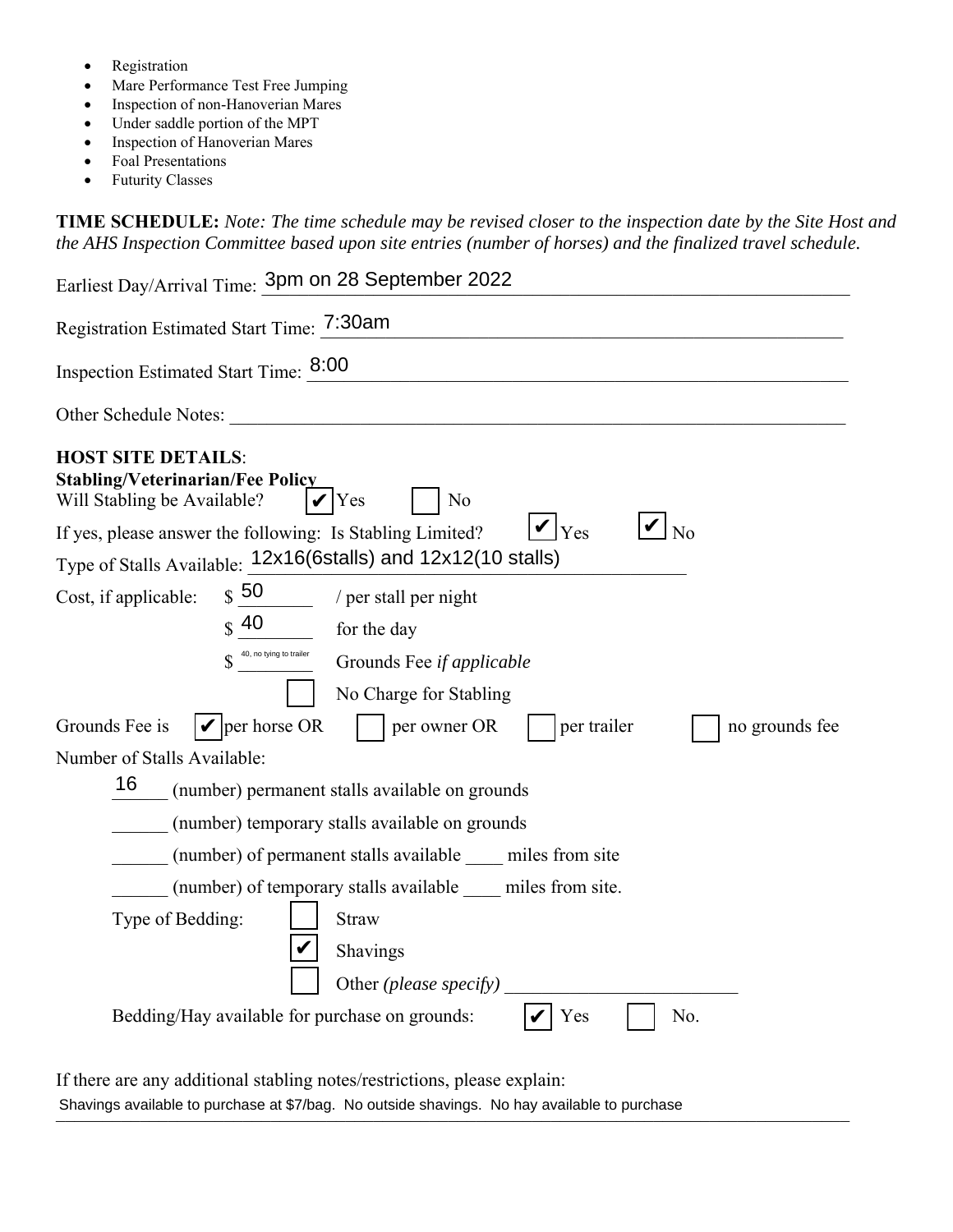If there are any restrictions regarding arrival schedule, please explain:

Please provide coggins prior to unloading horses. Preferably email or fax a copy prior to arrival. If coming from out of Texas, health certificate is required.

| Make Stabling Checks Payable to: Bona B Ranch                                                |  |
|----------------------------------------------------------------------------------------------|--|
| Payment should be made: Before September 22nd At time of reservations Yes<br>Upon arrival    |  |
| Refund policy: 1 week prior to inspection, with veterinarian note that horses can not travel |  |
| Name of Veterinarian who will be on call: Athens Animal Clinic                               |  |
| Veterinarian's Telephone Number: (903) 292-5144                                              |  |

### **BRANDING**:

| It is the responsibility of the host to either provide or arrange for the provision of a blacksmith's forge. Note: |  |
|--------------------------------------------------------------------------------------------------------------------|--|
| Due to damage to brands, charcoal fires, pipes, gas grills and/or acetylene torches will not be used in lieu of    |  |
| <i>a forge.</i> NO EXCEPTIONS.                                                                                     |  |
| Name of individual who will provide a blacksmith's forge: Trent Spivey                                             |  |

#### **ACCOMMODATIONS**:

Please list two or three motels within easy travel distance of your inspection. We recommend including at least a couple of national chains such as Holiday Inn, Best Western, or Comfort Inn and Suites.

| <b>Best Western Athens TX</b>   | $P_{\text{hone}}$ : 800-780-7234 | Miles from Site: 10           |
|---------------------------------|----------------------------------|-------------------------------|
| <b>Quality Suites Mabank TX</b> | $P_{\text{hone}}$ : 877-424-7102 | Miles from Site: 9            |
| Motel 6 Athens TX               | Phone: 903-675-8833              | Miles from Site: <sup>1</sup> |
|                                 |                                  |                               |

| <b>OTHER INFORMATION:</b>                                                                                                                                                                       |
|-------------------------------------------------------------------------------------------------------------------------------------------------------------------------------------------------|
| No Limit<br>This site will be limited to<br>number of horse OR                                                                                                                                  |
| Health Requirements for incoming horses:<br>$\triangleright$ Coggins Test $\triangleright$ Health Certificate<br>Other, explain on next line:<br>Health Certificate if coming from out of state |
| For Purchase; OR<br>Will Food be Available? If Yes, Available<br>Compliments of Host<br>Food will not be available.<br>Spectator Seating Available Near Arena                                   |
| No Dogs on Grounds;<br>Dogs welcome but must be leashed.<br>Parking Extensive<br>Parking Limited OR                                                                                             |
| Type of Parking Surface: grass and dirt                                                                                                                                                         |
| Any Restrictions on lengths of trailers coming in: If so, specify:                                                                                                                              |